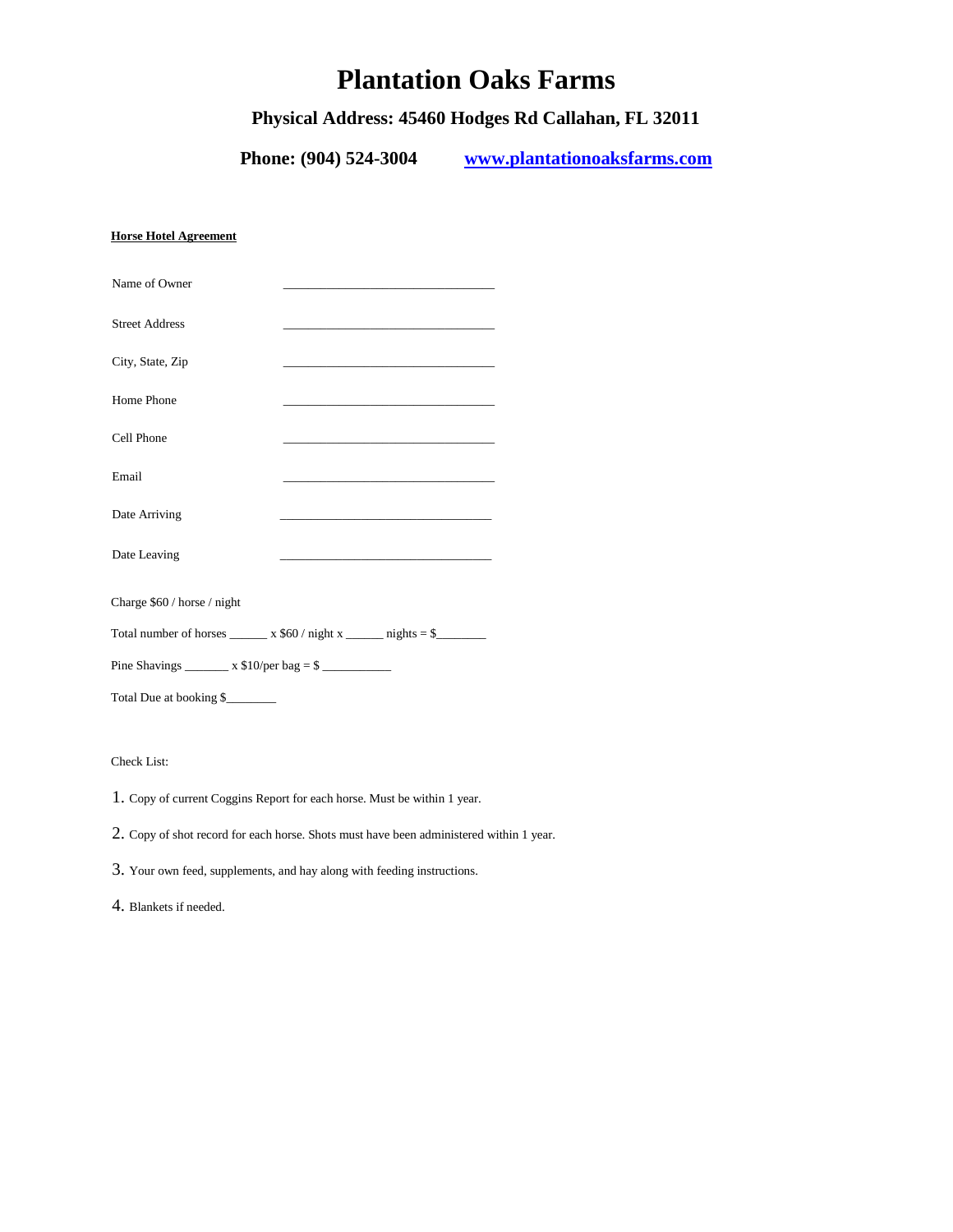## **Horse Information**

| Name of Horse 1            |      |         |
|----------------------------|------|---------|
| Color                      |      |         |
| Breed/Markings             |      |         |
| Date of Birth              |      |         |
| Gender (circle)            | Mare | Gelding |
| Height                     |      |         |
| <b>Existing Conditions</b> |      |         |
| Coggins Report # and Date  |      |         |
| Name of Horse 2            |      |         |
| Color                      |      |         |
| Breed/Markings             |      |         |
| Date of Birth              |      |         |
| Gender (circle)            | Mare | Gelding |
| Height                     |      |         |
| <b>Existing Conditions</b> |      |         |
| Name of Horse 3            |      |         |
| Color                      |      |         |
| Breed/Markings             |      |         |
|                            |      |         |
| Date of Birth              |      |         |
| Gender (circle)            | Mare | Gelding |
| Height                     |      |         |
| <b>Existing Conditions</b> |      |         |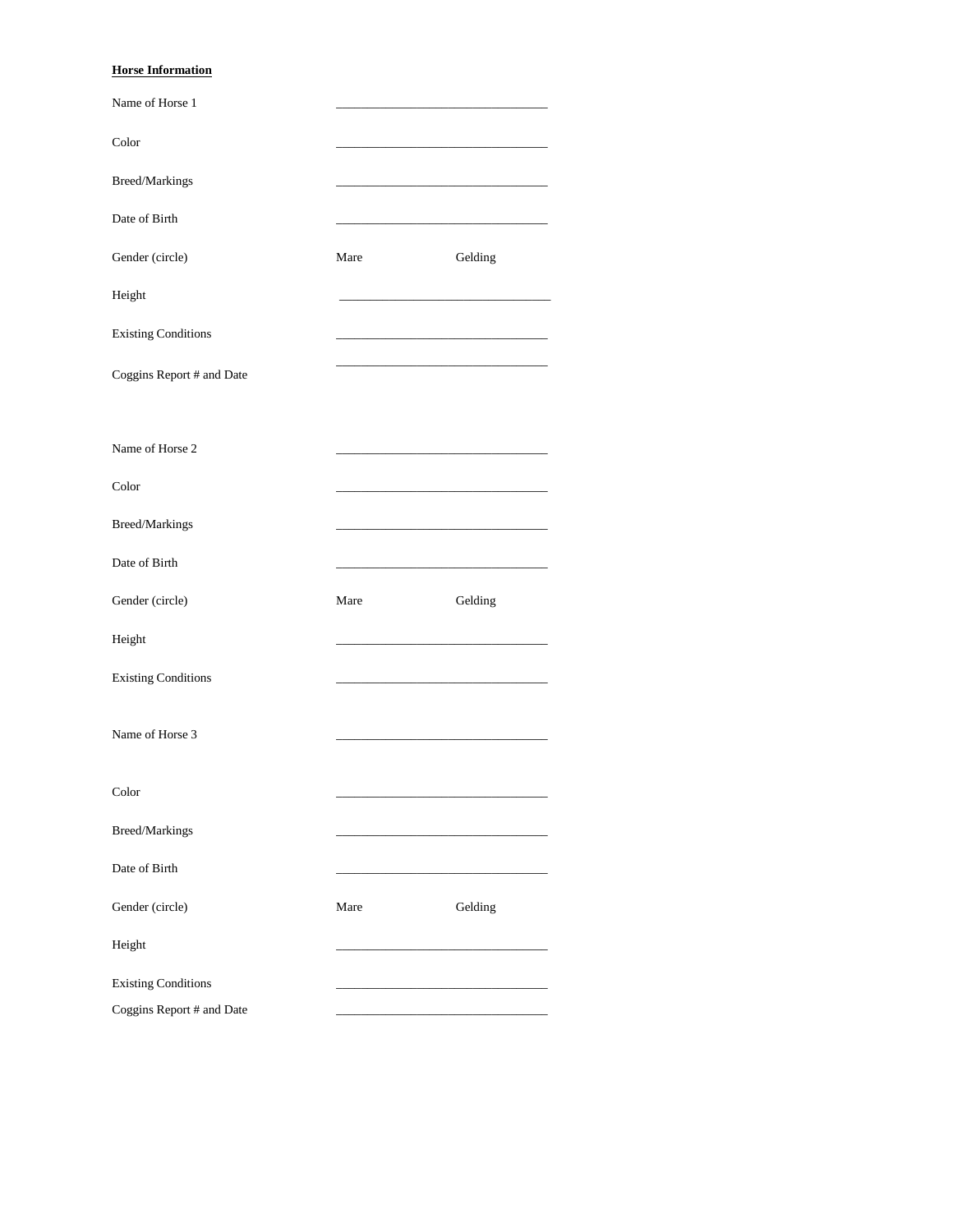- All payments are to be made to the barn manager upon booking date.
- All payments must be made by zelle, credit, or debit card. 3% fee applies to credit and debit transactions.
- Feed, supplements, and hay must be provided by and administered by the horse's owner.
- All horses must be transported out by 11 am on the departure date or you will be charged for an additional day.
- All riding must be done in the round pen or the dressage arena.
- All riders must wear a helmet.
- All parking is to be done in the parking area only.
- Each horse on horse hotel will have a 12x12 stall.
- All gates are to remain closed and locked.
- Do not feed other horses.
- Horse owner will be liable for any damages that their horse(s) may cause during their stay.
- Horse owner must provide their own shavings.
- We will only accept mares, geldings, and foals only. No stallions.

#### Emergency Veterinarian:

Our emergency veterinarian is Jax Equine Associates. Their contact number is 904-247-2111.

#### Plantation Oaks Farms Hold, Harmless Agreement

I hereby acknowledge that I have voluntarily chosen to use the facilities and participate in equine sport and pleasure related activities. I understand the risks involved in the activity. I recognize that the programs and its activities involves risk of injury and I agree to accept any and all risks associated with it, including but not limited to property damage or loss, minor bodily injury, severe bodily injury, and death. Furthermore, I recognize that participation in equine activities involves activities and risks incidental thereto, including but not limited to, travel to and from competitions, lessons, practices, and or other equine related activities. I am voluntarily participating in the program with the knowledge of the risks involved and hereby agree to accept any and all inherent risks of property damage, bodily injury, or death.

In consideration of my participation in the program and to the fullest extent permitted by law, I agree to indemnify, defend and hold harmless Plantation Oaks Farms at 45543 Hodges Road in Callahan, FL, its owners, trainers, directors, employees, agents, volunteers and assigns from and against all claims arising out of or resulting from my participation in the program. "Claim" as used in this agreement means any financial loss, claim, suit, action, damage, or expense, including but not limited to attorney's fees, attributable to bodily injury, sickness, disease or death, or injury to or destruction of tangible property including loss of use resulting there from. In addition, I hereby voluntarily hold harmless Plantation Oaks Farms, its owners, trainers, directors, employees, agents, volunteers and assigns from any and all claims, both present and future, that may be made by me, my family, estate, heirs or assigns.

I also understand that the Plantation Oaks Farms does not provide any medical or dental insurance or life insurance to cover bodily injury, illness or death, nor insurance for personal property damage or loss, nor insurance for liability arising out of my negligent acts or omissions; and I acknowledge that I am completely responsible for my own insurance to cover these expenses.

I further understand that this acknowledgment of risk and hold harmless is intended to be as broad and inclusive as permitted by the laws of the State of Florida and that if any portion hereof is held invalid, I agree that the balance shall, notwithstanding, continue in full legal force and effect.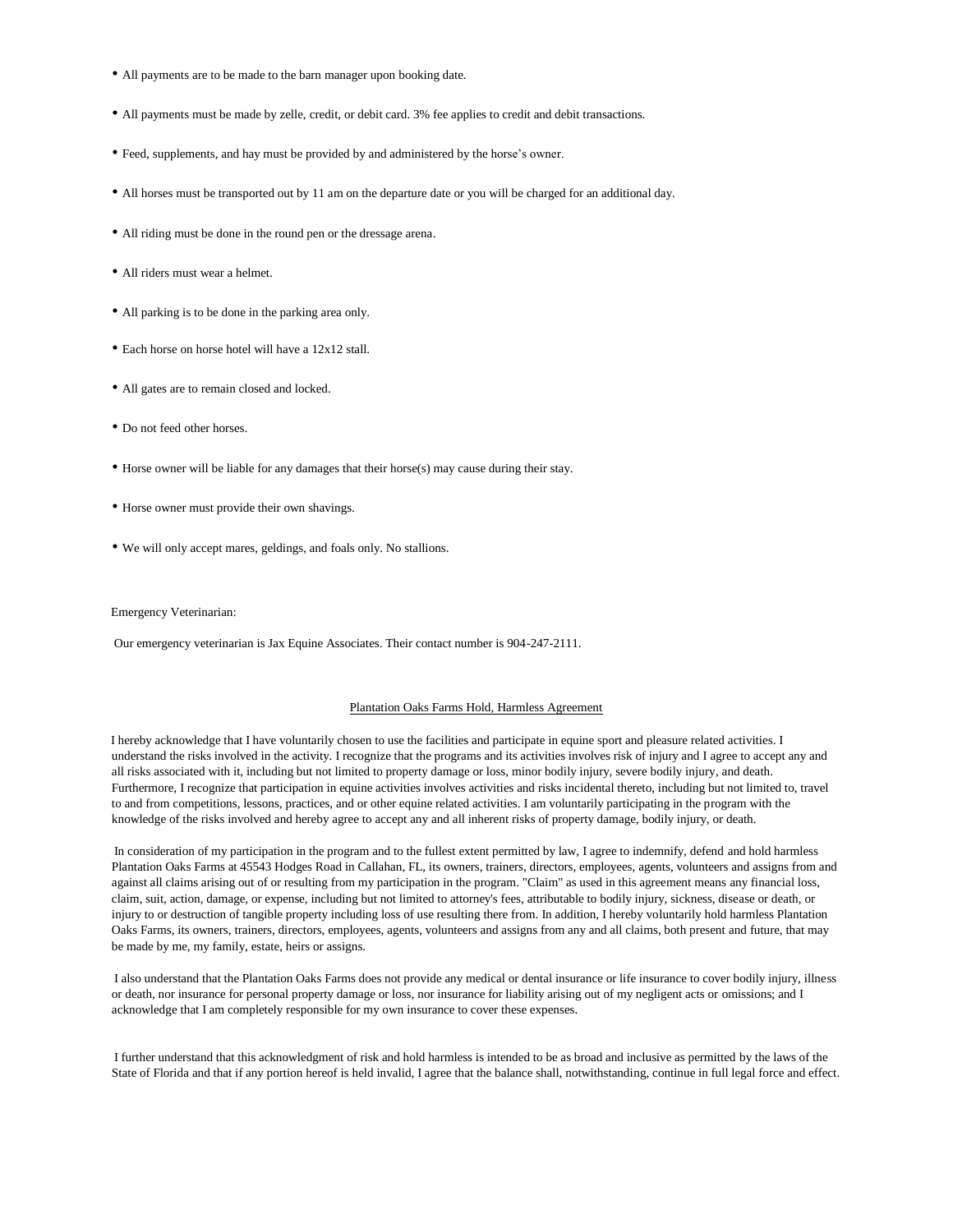#### **FLORIDA STATUTES 1993**

#### 1. TITLE XLV TORTS

#### CHAPTER 773 EQUINE ACTIVITIES

- (1) "Engages in an equine activity" means riding, training, assisting in veterinary treatment of, driving, or being a passenger upon an equine, whether mounted or un-mounted, visiting or touring or utilizing an equine facility as part of an organized event or activity, or any person assisting a participant or show management. The term "engages in an equine activity" does not include being a spectator at an equine activity, except in cases where a spectator places himself in an unauthorized area.
- (2) "Equine" means a horse, pony, mule, or donkey.
- (3) "Equine activity" means:
- (a) Equine shows, fairs, competitions, performances, or parades that involve any or all breeds of equines and any of the equine disciplines including, but not limited to, dressage, hunter and jumper horse shows, grand prix jumping, three-day events, combined training, rodeos, riding, driving, pulling, cutting, polo, steeple chasing, English and western performance riding, endurance trail riding, gymkhana games, and hunting.
- (b) Equine training or teaching activities or both.
- (c) Boarding, including normal daily care of an equine.
- (d) Riding, inspecting, or evaluating an equine belonging to another by a purchaser or an agent, whether or not the owner has received monetary consideration or other thing of value for the use of the equine or is permitting a prospective purchaser to ride, inspect, or evaluate it.
- (e) Rides, trips, hunts, or other equine activities of any type, no matter how informal or impromptu, that are sponsored by an equine activity sponsor.
- (f) Placing or replacing horseshoes or hoof trimming on an equine.
- (g) Providing or assisting in veterinary treatment.
- (4) "Equine activity sponsor" means an individual, group, club, partnership, or corporation, whether or not the sponsor is operating for profit or nonprofit, which sponsors, organizes, or provides the facilities for an equine activity, including, but not limited to: pony clubs, 4-H clubs, hunt clubs, riding clubs, school and college- sponsored classes, programs, and activities, therapeutic riding programs, stable and farm owners and operators, instructors, and promoters of equine facilities, including, but not limited to, farms, stables, clubhouses, pony ride strings, fairs, and arenas at which the activity is held.
- (5) "Equine professional" means a person engaged for compensation:

(a) In instructing a participant or renting to a participant an equine for the purpose of riding, driving, or being a passenger upon the equine; (b) In renting equipment or tack to a participant; (c) To provide daily care of horses boarded at an equine facility; or (d) To train an equine.

(6) "Inherent risks of equine activities" means those dangers or conditions which are an integral part of equine activities, including, but not limited to: (a) The propensity of equines to behave in ways that may result in injury, harm, or death to persons on or around them. (b) The unpredictability of an equine's reaction to such things as sounds, sudden movement, and unfamiliar objects, persons, or other animals. (c) Certain hazards such as surface and subsurface conditions. (d) Collisions with other equines or objects. (e) The potential of a participant to act in a negligent manner that may contribute to injury to the participant or others, such as failing to maintain control over the animal or not acting within his or her ability. (7) "Participant" means any person, whether amateur or professional, who engages in an equine activity, whether or not a fee is paid to participate in the equine activity. Fla. Stat. § 773.02 (1993) 773.02 General provisions. Except as provided in s. 773.03, an equine activity sponsor, an equine professional, or any other person, which shall include a corporation or partnership, shall not be liable for an injury to or the death of a participant resulting from the inherent risks of equine activities and, except as provided in s. 773.03, no participant nor any participant's representative shall have any claim against or recover from any equine activity sponsor, equine professional, or any other person for injury, loss, damage, or death of the participant resulting from any of the inherent risks of equine activities.

Fla. Stat. § 773.03 (1993) 773.03 Limitation on liability for equine activity; exceptions. (1) This section shall not apply to the horse racing industry as defined in chapter 550. (2) Nothing in s. 773.02 shall prevent or limit the liability of an equine activity sponsor, an equine professional, or any other person if the equine activity sponsor, equine professional, or person: (a) Provided the equipment or tack, and knew or should have known that the equipment or tack was faulty, and it was so faulty as to be totally or partially responsible for the injury; (b) Provided the equine and failed to make reasonable and prudent efforts to determine the ability of the participant to engage safely in the equine activity, or